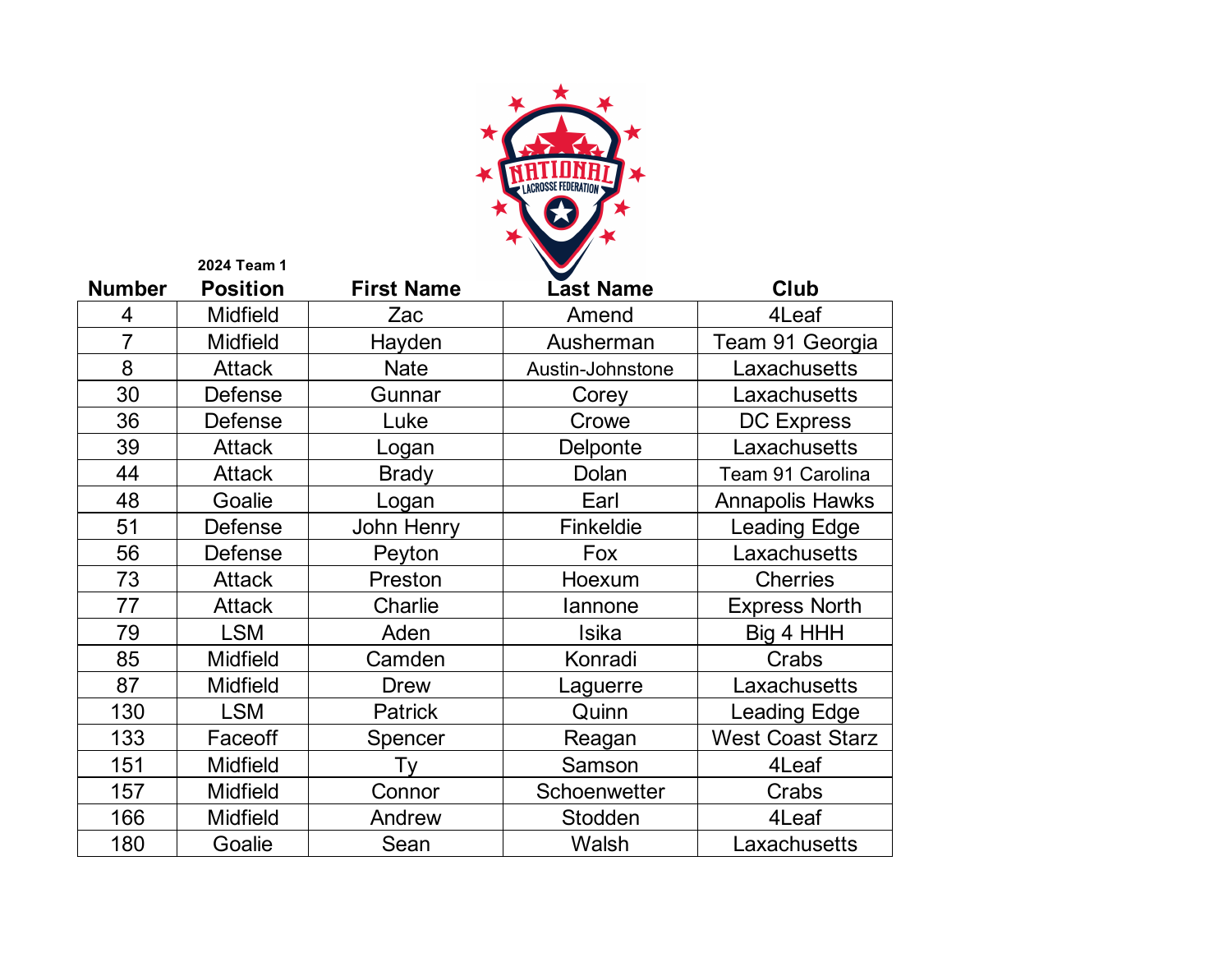

|               | 2024 Team 2     |                     |                  |                        |
|---------------|-----------------|---------------------|------------------|------------------------|
| <b>Number</b> | <b>Position</b> | <b>First Name</b>   | <b>Last Name</b> | Club                   |
| 10            | <b>Midfield</b> | <b>Jack</b>         | <b>Balzi</b>     | <b>Eclipse</b>         |
| 25            | <b>Attack</b>   | Michael             | <b>Clark</b>     | <b>Texas Nationals</b> |
| 26            | <b>Midfield</b> | Landon              | <b>Clark</b>     | <b>Texas Nationals</b> |
| 27            | <b>Attack</b>   | Kyle                | Colsey           | <b>Eclipse</b>         |
| 41            | Defense         | <b>Sean Patrick</b> | <b>DiLallo</b>   | Laxachusetts           |
| 47            | Defense         | Carter              | Dowdy            | <b>Thunder</b>         |
| 57            | Defense         | Drexton             | Frank            | Big 4 HHH              |
| 59            | <b>LSM</b>      | Alex                | <b>Burrill</b>   | Laxachusetts           |
| 59            | Defense         | <b>Brendan</b>      | Fulham           | Laxachusetts           |
| 75            | Defense         | Luke                | <b>Hublitz</b>   | <b>Eclipse</b>         |
| 78            | <b>Attack</b>   | George              | Insley           | Crabs                  |
| 80            | <b>Attack</b>   | Carter              | Johnson          | <b>Cherries</b>        |
| 89            | <b>Midfield</b> | Conrad              | Langenhagen      | Laxachusetts           |
| 93            | <b>Attack</b>   | Charlie             | Lowe             | Leading Edge           |
| 103           | <b>LSM</b>      | Gavin               | <b>McCarthy</b>  | <b>Eclipse</b>         |
| 115           | <b>Midfield</b> | <b>Brody</b>        | Muly             | Leading Edge           |
| 152           | Faceoff         | <b>Trevor</b>       | <b>Sardis</b>    | <b>MadLax</b>          |
| 155           | <b>Midfield</b> | <b>Jack</b>         | <b>Schell</b>    | Big 4 HHH              |
| 156           | <b>Midfield</b> | <b>Jack</b>         | Schneider        | Laxachusetts           |
| 177           | Goalie          | Dominic             | Veloso           | <b>Florida Crabs</b>   |
| 182           | Goalie          | <b>Tucker</b>       | <b>Williams</b>  | 2Way                   |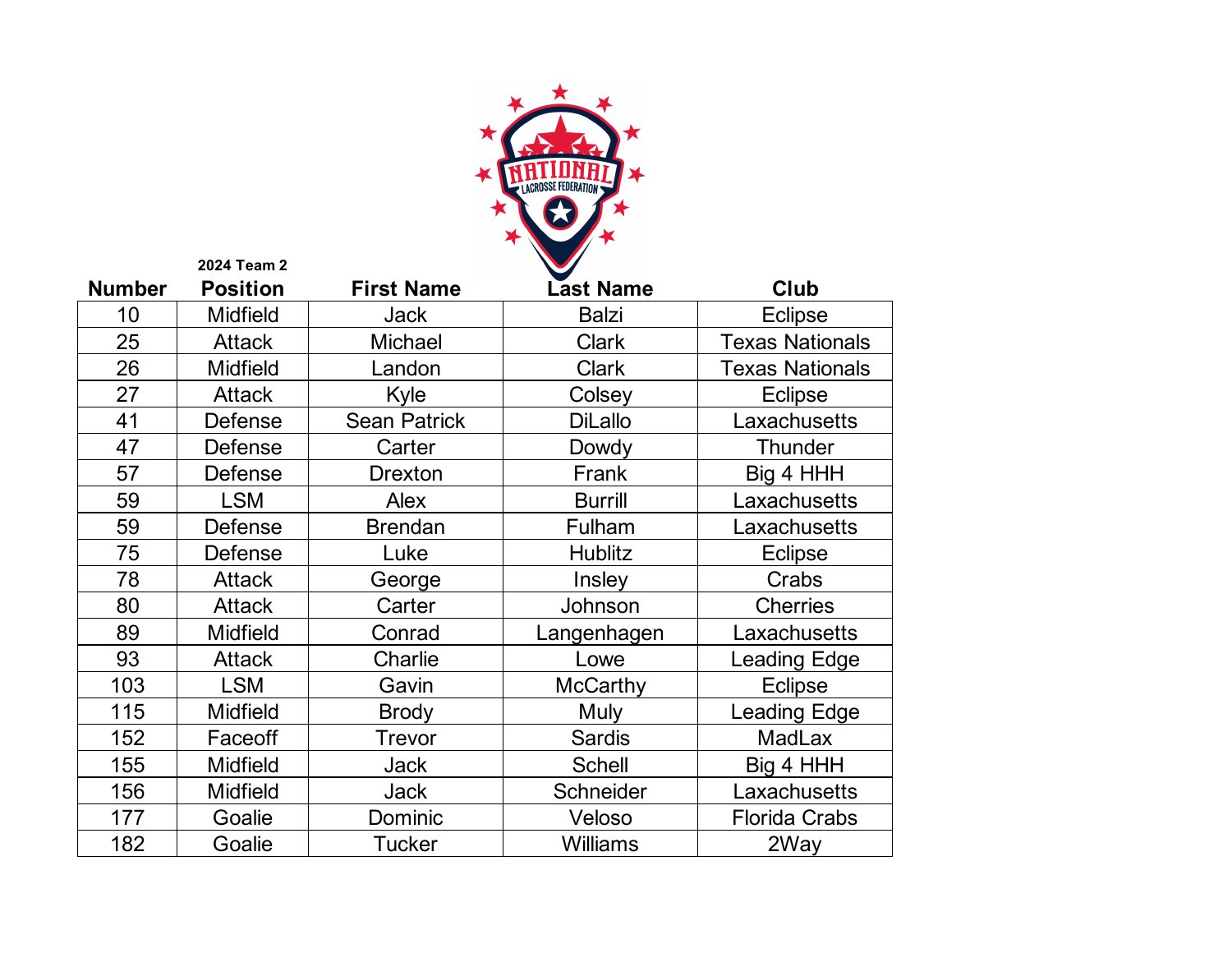

|               | 2024 Team 3     |                   |                  |                         |
|---------------|-----------------|-------------------|------------------|-------------------------|
| <b>Number</b> | <b>Position</b> | <b>First Name</b> | <b>Last Name</b> | <b>Club</b>             |
| 5             | <b>Midfield</b> | Gunnar            | Anderson         | <b>Express</b>          |
| 11            | Defense         | John              | Grennan          | <b>MadLax</b>           |
| 12            | <b>Attack</b>   | Jonathan          | <b>Benerofe</b>  | Big 4 HHH               |
| 13            | <b>Midfield</b> | <b>Blake</b>      | <b>Benton</b>    | <b>Denver Elite</b>     |
| 15            | <b>Midfield</b> | Giacomo           | Bevacqua         | <b>Leading Edge</b>     |
| 31            | <b>Midfield</b> | Andrew            | Cornax           | Team 91 Tristate        |
| 43            | <b>Attack</b>   | Josh              | Do               | Laxachusetts            |
| 55            | <b>Attack</b>   | Spencer           | Ford             | Crabs                   |
| 60            | Defense         | Jake              | Furtado          | Laxachusetts            |
| 63            | <b>LSM</b>      | Cooper            | Callahan         | <b>Eclipse</b>          |
| 66            | Goalie          | Carter            | Hagen            | Eclipse                 |
| 88            | Defense         | Connor            | Lane             | <b>Express North</b>    |
| 91            | <b>Midfield</b> | <b>Michael</b>    | Lawler           | Laxachusetts            |
| 92            | Defense         | Hudson            | Lewis            | <b>West Coast Starz</b> |
| 98            | <b>Attack</b>   | Koerner           | <b>Marechek</b>  | <b>IMG</b>              |
| 99            | <b>Attack</b>   | Dante             | Mariani          | Laxachusetts            |
| 104           | <b>LSM</b>      | Will              | <b>McCracken</b> | <b>True</b>             |
| 124           | <b>Midfield</b> | Chase             | Picard           | 4Leaf                   |
| 131           | Defense         | Tyler             | Quinn            | Laxachusetts            |
| 169           | Faceoff         | Griffin           | Strange          | <b>DC Express</b>       |
| 184           | Goalie          | <b>Fisher</b>     | Winslow          | Laxachusetts            |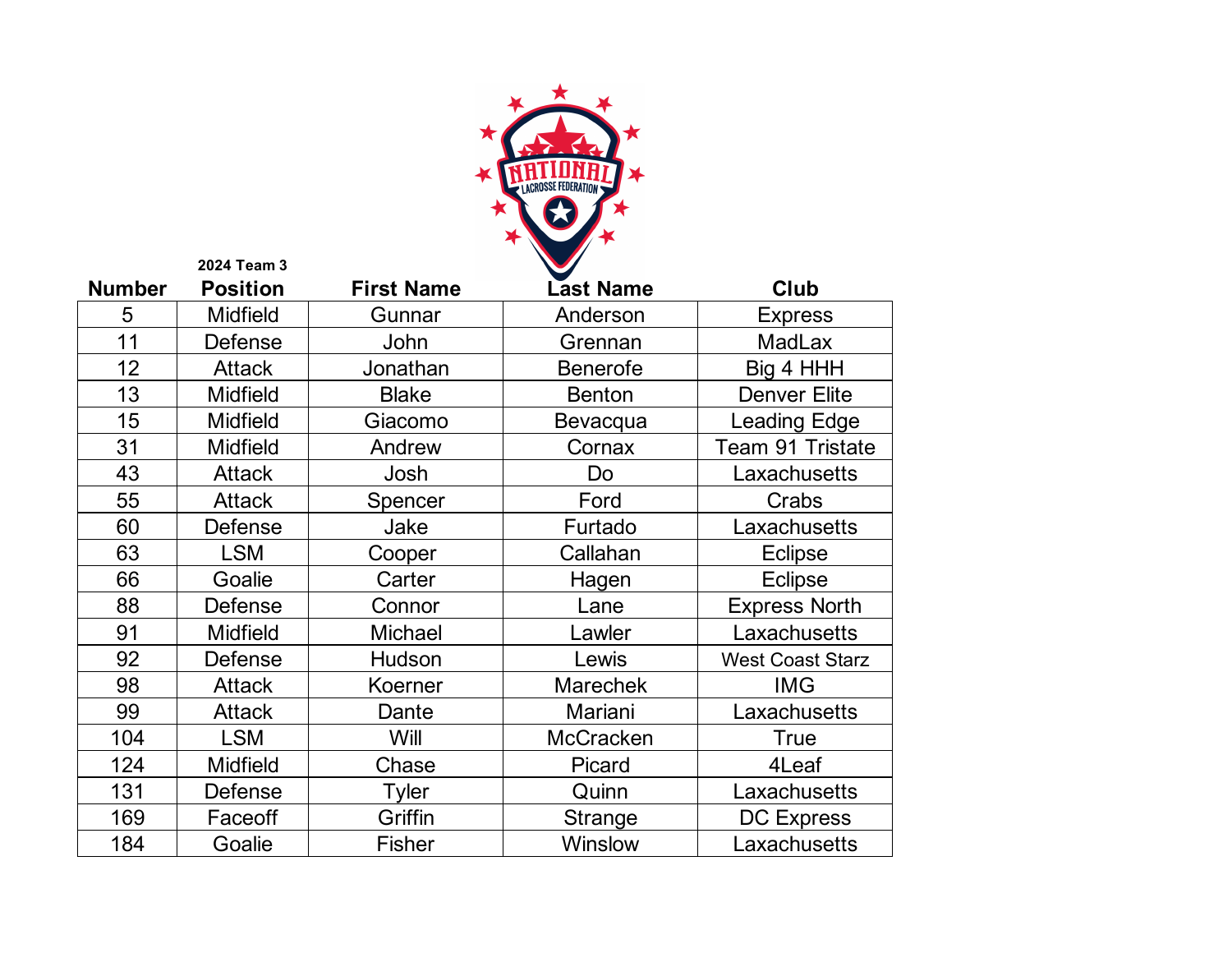

|               | 2024 Team 4     |                   |                  |                      |
|---------------|-----------------|-------------------|------------------|----------------------|
| <b>Number</b> | <b>Position</b> | <b>First Name</b> | <b>Last Name</b> | <b>Club</b>          |
| 6             | <b>Attack</b>   | Luke              | <b>Macaluso</b>  | Team 91 MD           |
| 9             | <b>Attack</b>   | Clayton           | <b>Baddley</b>   | Crabs                |
| 16            | <b>Midfield</b> | Kyle              | <b>Bilello</b>   | <b>Express</b>       |
| 33            | <b>Midfield</b> | William           | Cramp            | <b>VLC</b>           |
| 53            | Goalie          | John              | <b>Fisher</b>    | <b>VLC</b>           |
| 63            | <b>Midfield</b> | <b>Dominick</b>   | <b>Basti</b>     | <b>Eclipse</b>       |
| 71            | <b>LSM</b>      | <b>Nicholas</b>   | Chan             | Crabs                |
| 94            | <b>Midfield</b> | William           | Madden           | <b>Leading Edge</b>  |
| 109           | <b>Attack</b>   | Gavin             | <b>Michener</b>  | Big 4 HHH            |
| 113           | <b>Attack</b>   | Ezra              | Moore            | <b>Thunder</b>       |
| 114           | <b>Midfield</b> | Finley            | <b>Morin</b>     | Laxachusetts         |
| 116           | <b>LSM</b>      | Ryan              | <b>Nathan</b>    | <b>Express North</b> |
| 118           | <b>Attack</b>   | Charlie           | O'Brien          | <b>Denver Elite</b>  |
| 121           | Defense         | <b>Brendan</b>    | Owens            | Laxachusetts         |
| 123           | <b>Midfield</b> | Callum            | Peterson         | Laxachusetts         |
| 125           | Defense         | <b>Robert</b>     | Plath            | <b>Prime Time</b>    |
| 138           | Defense         | Gordon            | <b>Reynolds</b>  | <b>Denver Elite</b>  |
| 140           | Defense         | Henry             | <b>Richter</b>   | <b>MadLax</b>        |
| 141           | Defense         | Ryan              | <b>Roberts</b>   | <b>Eclipse</b>       |
| 172           | Faceoff         | Christian         | Tapia            | <b>Express North</b> |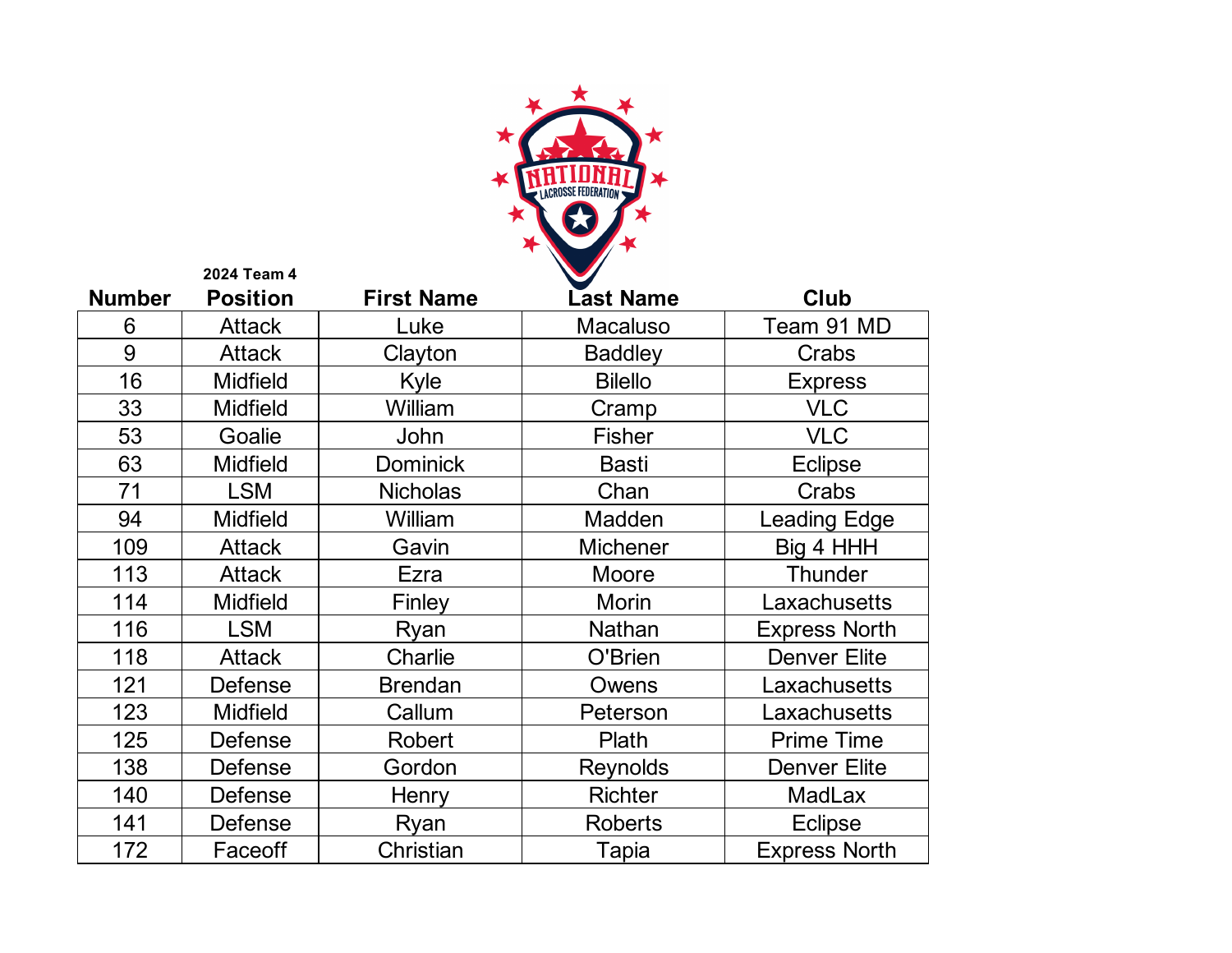

|               | 2024 Team 5     |                   |                  |                         |
|---------------|-----------------|-------------------|------------------|-------------------------|
| <b>Number</b> | <b>Position</b> | <b>First Name</b> | <b>Last Name</b> | <b>Club</b>             |
| 28            | <b>Attack</b>   | Liam              | Connors          | <b>Denver Elite</b>     |
| 32            | <b>LSM</b>      | Quinlan           | Coryat           | Looney's                |
| 34            | <b>Midfield</b> | <b>Bowden</b>     | Crane            | Big 4 HHH               |
| 50            | Goalie          | <b>Brayden</b>    | Ferguson         | <b>MadLax</b>           |
| 74            | <b>Midfield</b> | Ryan              | Hornyak          | 2Way                    |
| 84            | <b>Midfield</b> | Dougie            | Kolb             | Crabs                   |
| 100           | <b>Midfield</b> | <b>Nicholas</b>   | <b>Markowski</b> | Igloo                   |
| 117           | <b>LSM</b>      | <b>Brady</b>      | <b>Nicholas</b>  | Crabs                   |
| 119           | <b>Attack</b>   | Evan              | O'Neil           | Laxachusetts            |
| 122           | <b>Attack</b>   | Luke              | Pascal           | <b>VLC</b>              |
| 127           | <b>Attack</b>   | Benjamin          | Pousak           | <b>SweetLax Florida</b> |
| 128           | <b>Midfield</b> | Max               | Proia            | Laxachusetts            |
| 135           | <b>Attack</b>   | Finn              | Regal            | <b>Thunder</b>          |
| 148           | <b>Defense</b>  | <b>Thomas</b>     | Roth             | <b>MadLax</b>           |
| 153           | <b>Midfield</b> | Jack              | <b>Sartorius</b> | <b>Leading Edge</b>     |
| 154           | <b>Defense</b>  | Leo               | Schechtman       | <b>Express North</b>    |
| 164           | Defense         | <b>Dillon</b>     | <b>Stephens</b>  | <b>Eclipse</b>          |
| 171           | Defense         | Gray              | <b>Tamasco</b>   | <b>Eclipse</b>          |
| 174           | Faceoff         | <b>Beck</b>       | <b>Trafton</b>   | <b>SweetLax Florida</b> |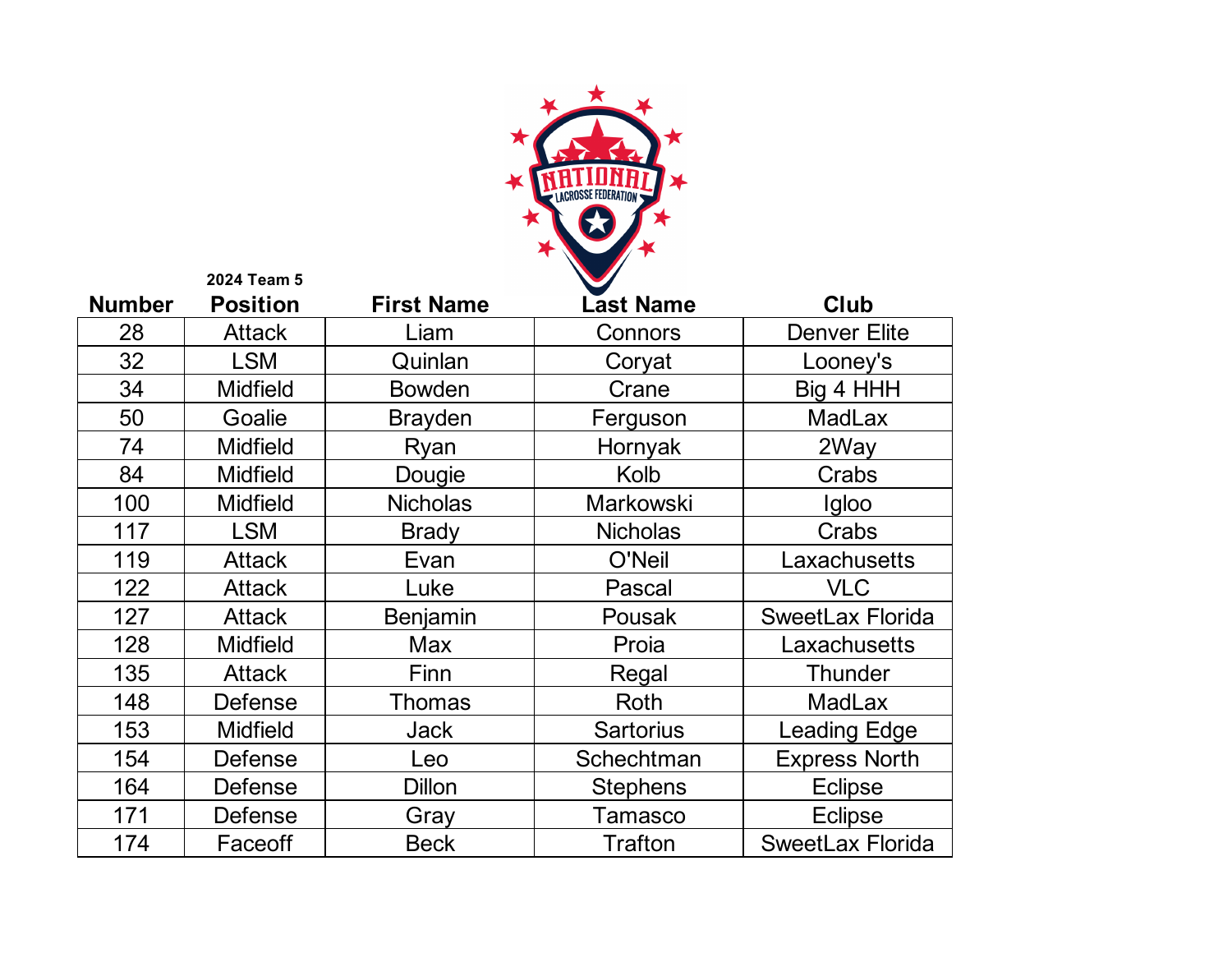

|               | 2024 Team 6     |                   |                   |                         |
|---------------|-----------------|-------------------|-------------------|-------------------------|
| <b>Number</b> | <b>Position</b> | <b>First Name</b> | <b>Last Name</b>  | Club                    |
| 17            | <b>Midfield</b> | Justin            | <b>Brown</b>      | Crabs                   |
| 23            | Defense         | Cam               | <b>Chambers</b>   | 4Leaf                   |
| 49            | Goalie          | Isaac             | Farmer            | <b>SweetLax Florida</b> |
| 54            | <b>LSM</b>      | Connor            | Flanagan          | <b>Eclipse</b>          |
| 62            | <b>Attack</b>   | <b>Jack</b>       | Gerber            | <b>Leading Edge</b>     |
| 65            | <b>Midfield</b> | <b>Bryce</b>      | Gunn              | <b>VLC</b>              |
| 82            | <b>Midfield</b> | Christian         | Kelly             | Laxachusetts            |
| 83            | <b>LSM</b>      | Jimmy             | Kenney            | Laxachusetts            |
| 95            | <b>Attack</b>   | <b>Steele</b>     | Maddux            | <b>MadLax</b>           |
| 96            | <b>Attack</b>   | <b>Hank</b>       | <b>Maddux</b>     | <b>MadLax</b>           |
| 101           | <b>Midfield</b> | Ryan              | <b>Martin</b>     | <b>Leading Edge</b>     |
| 105           | Goalie          | Charlie           | <b>McCullough</b> | Laxachusetts            |
| 120           | <b>LSM</b>      | <b>Davis</b>      | Owens             | <b>MadLax</b>           |
| 126           | <b>Attack</b>   | <b>Brady</b>      | Pokorny           | <b>Eclipse</b>          |
| 139           | <b>Midfield</b> | <b>Marshall</b>   | <b>Rice</b>       | Laxachusetts            |
| 144           | <b>Midfield</b> | Hayden            | Roeder            | <b>Eclipse</b>          |
| 147           | <b>Attack</b>   | Koen              | Rose              | <b>Thunder</b>          |
| 168           | Defense         | Will              | St. Pierre        | Laxachusetts            |
| 176           | <b>Midfield</b> | Paul              | Van Bastelaar     | Big 4 HHH               |
| 183           | Defense         | Matt              | <b>Wills</b>      | Big 4 HHH               |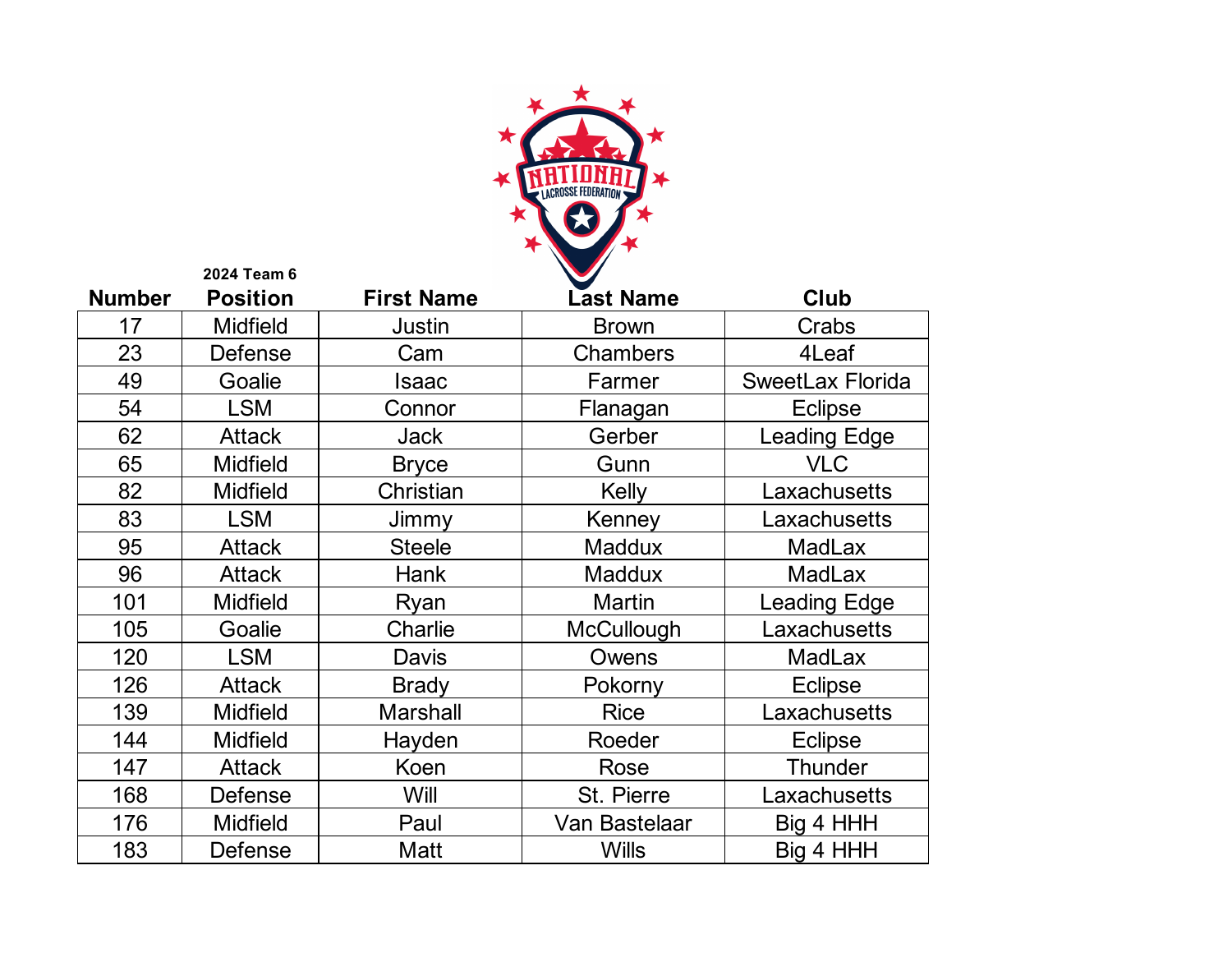

|               | 2024 Team 7     |                   |                  |                         |
|---------------|-----------------|-------------------|------------------|-------------------------|
| <b>Number</b> | <b>Position</b> | <b>First Name</b> | <b>Last Name</b> | Club                    |
| 3             | Defense         | Max               | Allen            | Team 91 MD              |
| 22            | Defense         | Stephen           | Carre            | <b>Express North</b>    |
| 29            | <b>Defense</b>  | Christopher       | Constantine      | <b>Prime Time</b>       |
| 35            | <b>Midfield</b> | Sean              | Crogan           | Laxachusetts            |
| 40            | <b>Midfield</b> | Christian         | Daymude          | <b>MadLax</b>           |
| 45            | <b>Midfield</b> | Finn              | Dougherty        | Big 4 HHH               |
| 70            | <b>Attack</b>   | <b>Jack</b>       | Hamilton         | Big 4 HHH               |
| 81            | <b>Midfield</b> | James             | Joyce            | Laxachusetts            |
| 97            | <b>Attack</b>   | <b>Tyler</b>      | <b>Maille</b>    | <b>NE Twisters</b>      |
| 107           | <b>Midfield</b> | <b>Briggs</b>     | <b>McGuckin</b>  | <b>Eclipse</b>          |
| 129           | <b>LSM</b>      | <b>Tyler</b>      | Quake            | 2Way                    |
| 136           | <b>LSM</b>      | Gabe              | Reiter           | <b>Leading Edge</b>     |
| 142           | <b>Midfield</b> | Chase             | Robertson        | <b>MadLax</b>           |
| 150           | <b>LSM</b>      | Teddy             | <b>Sachs</b>     | <b>Express North</b>    |
| 161           | <b>Attack</b>   | Timothy           | Shannehan        | <b>Eclipse</b>          |
| 162           | <b>Attack</b>   | <b>Charlie</b>    | Sherman          | <b>Leading Edge</b>     |
| 165           | Goalie          | Graham            | <b>Stevens</b>   | <b>Leading Edge</b>     |
| 170           | <b>Attack</b>   | Connor            | Sydnor           | Crabs                   |
| 179           | Defense         | Colin             | Wade             | <b>SweetLax Florida</b> |
| 190           | <b>Midfield</b> | Erik              | Volfson          | Big 4 HHH               |
| 197           | <b>Attack</b>   | Giovanni          | Zanoni           | <b>IMG</b>              |